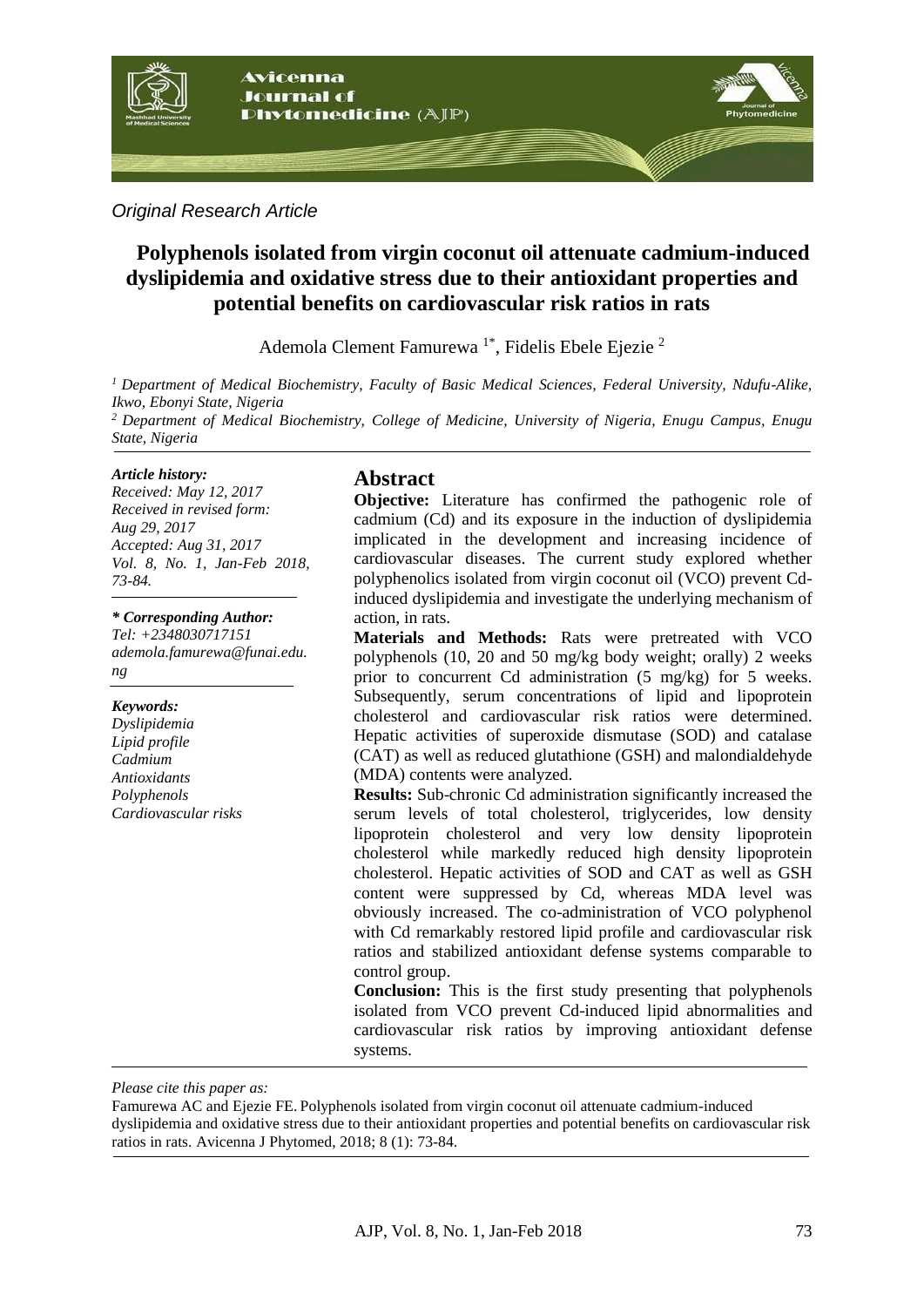# **Introduction**

Cadmium (Cd) is a widespread environmental and occupational pollutant that has emerged as a major cause of pathobiochemical events and damage in a number of organs. Cadmium concentration has increased in the biosphere through mining, smelting, agricultural and industrial activities (Prozialeck and Edwards, 2012). It is a stable divalent cation that is not biodegradable and persists in the environment. Human exposures occur in the workplace or via ingestion of Cd-contaminated food or water (Prozialeck and Edwards, 2012; Vidal et al., 2015). The Cd levels in the air and drinking water are not alarming; however, a considerable amount of Cd is absorbed via food and cigarette smoking (Siu et al., 2009).

Cadmium toxicity represents a classic health hazard due to its numerous deleterious effects in humans and animals. It causes a number of damages in the kidney, liver, testis, pancreas and lung, depending on the exposure dose, duration and route (Larregle et al., 2008). Several animal studies have indicated that Cd exposure may disturb lipid metabolism, cause dyslipidemia and result in atherosclerosis and diabetes complications (Larregle et al., 2008; Prabu et al., 2010; Rogalska et al., 2009). Cardiovascular diseases (CVDs) are recognized as the leading cause of morbidity and mortality around the world. Altered lipid profile or hyperlipidemia is considered one of the greatest risk factors contributing to the prevalence and severity of atherosclerosis and subsequent coronary heart disease (Zhao et al., 2017). It has been suggested that the continuous increase in incidence of CVD is due to increased prevalence of exposures to known risk factors, including Cd (Byrne et al., 2009). Recent epidemiological studies have suggested a positive association between Cd exposure and the incidence and severity of diabetes (Edwards and Prozialeck, 2009). However, studies have shown that dyslipidemia may potentiate diabetes complications (Tangvarasittichai et al., 2010). Recently, a study has demonstrated that Cd exposure is associated with hypertriglyceridemia and lower HDL-C, but not with LDL-C or total cholesterol, in residents with Cd exposure (Tangvarasittichai et al., 2015). In the past two decades, statins have been utilized as the cornerstone of the treatment of dyslipidemia. Although their beneficial effects are appreciated in clinical practice, statins side effects including elevations in liver aminotransferases, neurological damage, myopathy and an increased risk of diabetes have been reported (Zhao et al., 2017). However, oxidative damage to cell lipid components is suggested as one of the underlying mechanisms for dyslipidemia and pathologies associated with Cd toxicity (Samarghandian et al., 2014; Samarghandian et al., 2015). Alteration of lipid metabolism in the liver has been associated with oxidative stress induced by reactive oxygen species (ROS) generated due to Cd toxicity (Samarghandian et al., 2015). The attainment of possible reduction in coronary heart disease risk and CVD is associated with treatment strategies targeted at reducing the elevated levels of circulatory lipids and lipoprotein components. Recently, alternative medicines are being considered for controlling blood lipids and dyslipidemia.

Current research has shown that natural products may be a promising option to hinder the course of chronic disease development. Accumulating evidence has shown that natural products are rich in bioactive phytochemicals. Recently, there is marked interest in polyphenolic phytochemicals effects on modulating lipid and lipoprotein abnormalities and thereby reducing the risk of CVD (Prabu et al., 2010). This has led to performing studies on the beneficial potential of dietary nutrients having free-radicals scavenging or antioxidant property to counteract free radicals-mediated cadmium toxicity and reduction in the risk of CVD. One of such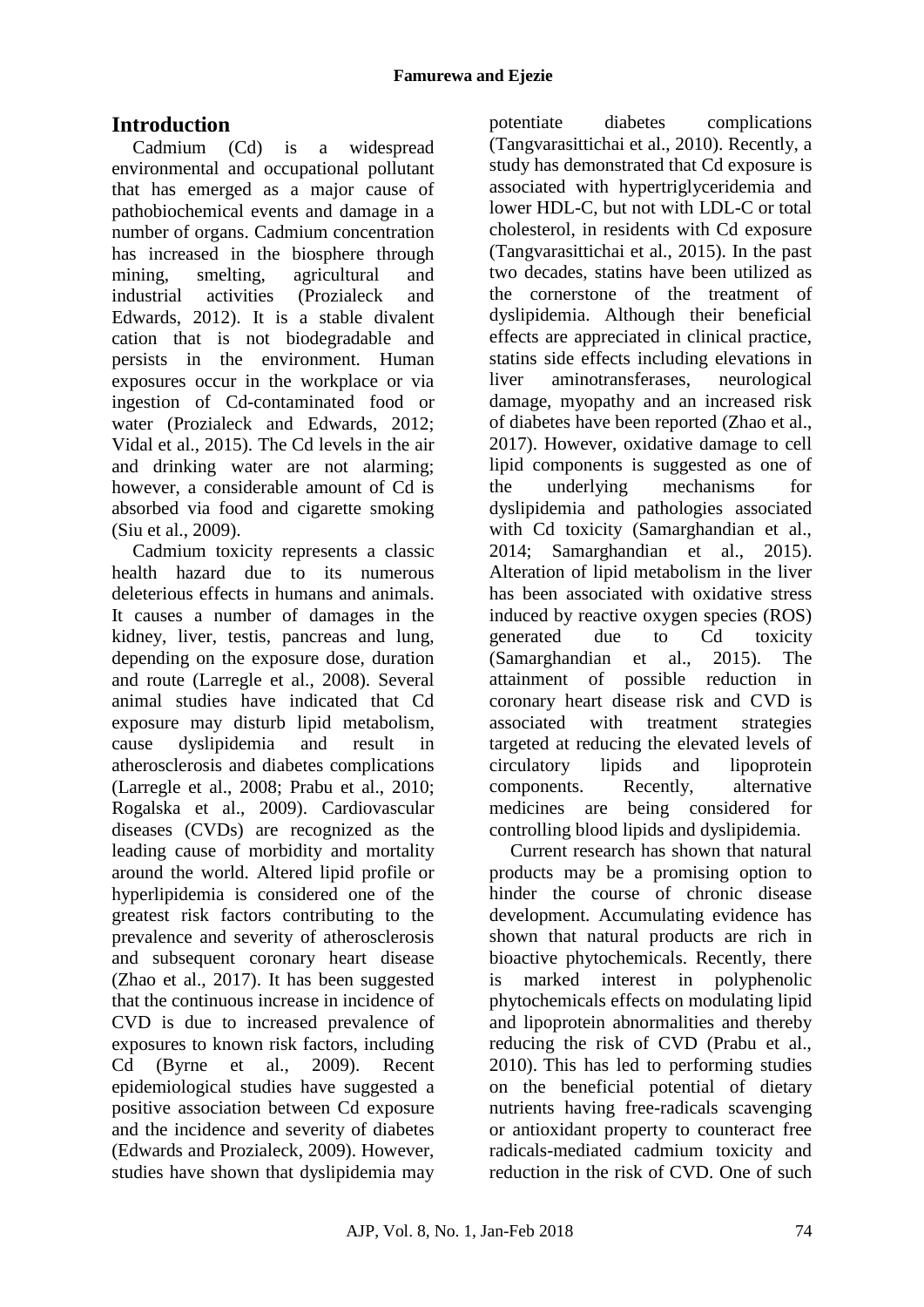dietary nutrient is virgin coconut oil (VCO) which is an oil that is obtained from fresh, mature kernel of the coconut by mechanical or natural means, with or without heating and without using chemical refining (Marina et al., 2009). Systematic investigations have reported antioxidant properties of VCO in some animal models (Famurewa et al., 2017; Rahim et al., 2017). The various beneficial health effects of VCO have been attributed to its potent phenolic compounds conserved by the traditional wet method of production (Illam et al., 2017). Given the widespread nature of Cd exposure and the emerging role of VCO and its antioxidant properties, extensive investigation is needed to exploit its preventive and therapeutic activity to combat diseases, particularly those related to oxidative stress. Although ROS have been implicated in the pathogenesis of Cdinduced dyslipidemia (Prabu et al., 2010; Samarghandian et al., 2015), the protective effect of VCO polyphenol fraction against Cd-induced dyslipidemia remains to be investigated. Thus, this study explored potential effect of VCO polyphenol supplementation on Cd-induced lipid peroxidation, oxidative stress and dyslipidemia in rats.

# **Materials and Methods Chemicals**

Cadmium (as cadmium chloride, CdCl2), gallic acid, and 1, 1-diphenyl-2 picrylhydrazyl (DPPH) were obtained from Sigma-Aldrich Chemical Co. (St. Louis, MO, USA). Folin-Ciocalteu reagent was purchased from Merck Co. (Darmstadt, Germany). Solvents such as nhexane and methanol were purchased from Loba Chemie Pvt. Ltd. Mumbai, India. Reagents used for the assays were commercial test kits and products purchased from Randox, UK. All other chemicals used were obtained from local commercial suppliers.

# **Animals**

Forty-eight male albino Wistar rats (100-120 g) were used as experimental animals in the present investigation. The rats were housed in animal facility of the Department of Biochemistry, Ebonyi State University, Nigeria, under standard conditions ( $25^{\circ}$ C and 12 hr light/12 hr dark cycle). They were kept in cages with wood-chip bedding and allowed free access to standard pellet diet (Vital Feeds Nigeria Ltd, Jos, Nigeria) and clean water, *ad libitum*. The rats were acclimatized one week prior to initiation of the treatment and were handled in a humane manner according to the approved animal experimental procedures of NIH Guidelines for the Care and Use of Laboratory Animals (NRC, 1985)

# **Extraction of VCO**

The coconuts were purchased from the Central market, Abakaliki, Ebonyi State Nigeria, in November, 2016. The VCO was extracted from coconuts (*Cocos nucifera*) according to the method of Nevin and Rajamohan (2004) as described in a previous study (Famurewa et al., 2017). Briefly, the viscous slurry obtained from coconut meat (solid endosperm) was prepared as a creamy milky solution by addition of about 400 ml of clean water. The solution was sieved through cheesecloth and the milky filtrate was left for 48 hr to allow the creamy top and water layers separate. The top layer was carefully removed and subjected to mild heating  $(50^{\circ}C)$  to remove moisture. The floating oil was gently scooped out and filtered into an air-tight container. This oil which was prepared without refining, bleaching and deodorizing, was used for the isolation of polyphenols administered to rats in the current study.

# **Extraction of polyphenols from VCO**

Polyphenols in VCO were extracted according to the method described by Nevin and Rajamohan (2004) with slight modifications. VCO (10 g) was mixed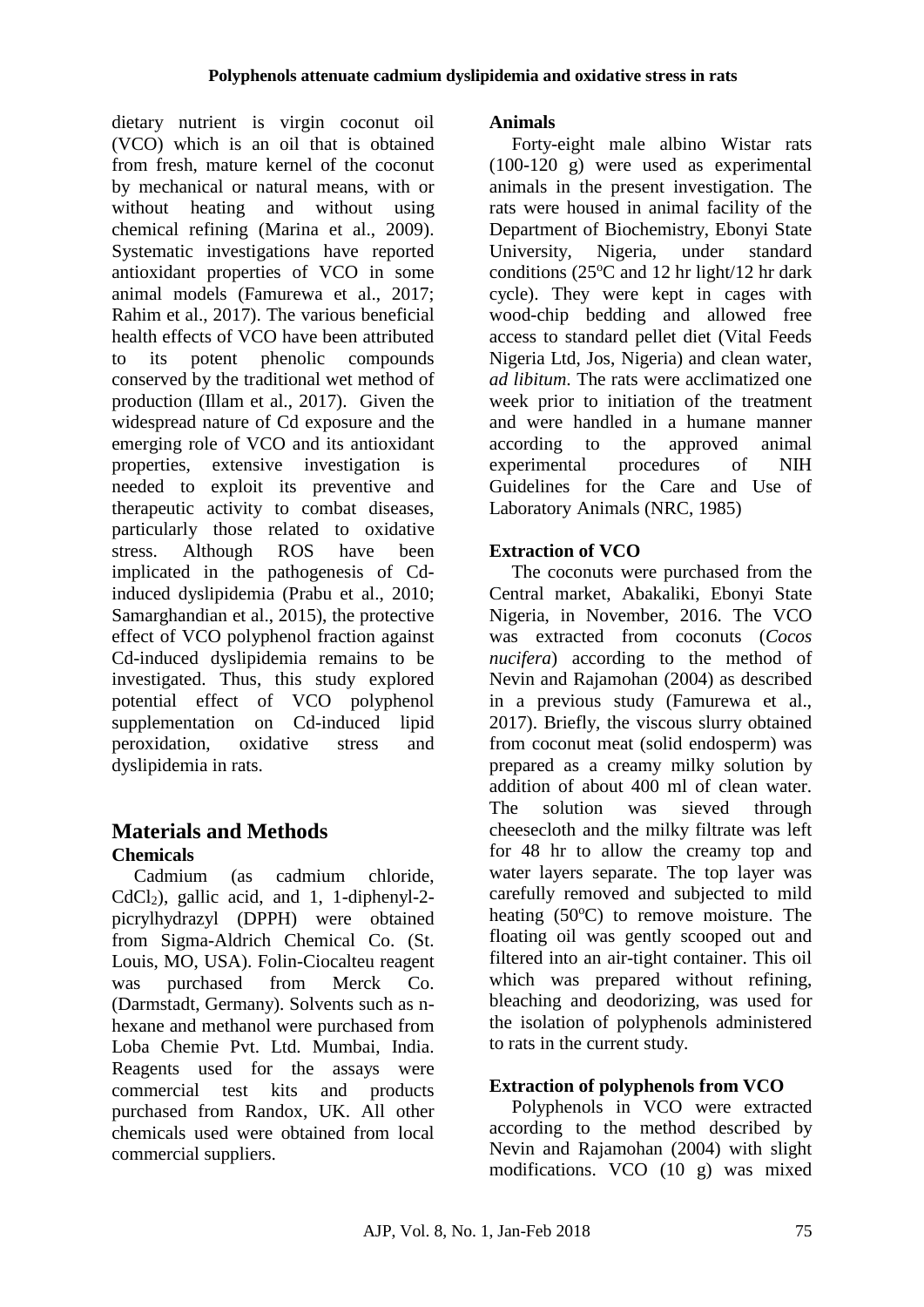with 50 mL of n-hexane, and extracted using 20 mL methanol (80%). The process was repeated three times to ensure complete extraction of polyphenols. The three polyphenol fractions were pooled and the extraction solvent was allowed to evaporate. Next, *in vitro* antioxidant activity of the polyphenol fraction was determined.

# *In vitro* **antioxidant assay of polyphenol fraction**

#### *Determination of total phenolic content*

Total phenolic content of the VCO polyphenol fraction was estimated by Folin–Ciocalteu colorimetric method (Wangensteen et al., 2004). Measurements were carried out in triplicate and calculations were done based on a calibration curve obtained using gallic acid. The total phenolic content was expressed as milligrams of gallic acid equivalent (GAE) per 100 g oil.

### **DPPH free radical scavenging assay**

The ability of the VCO polyphenol fraction to donate a hydrogen atom was assessed by scavenging activity of the 1, 1 diphenyl-2-picrylhydrazyl (DPPH) radical according to the method described by Blois (1958). The scavenging activity was determined relative to a standard antioxidant, butyrate hydroxytoluene (BHT) and expressed in percentage.

### **Ferric reducing antioxidant power (FRAP) assay**

The total antioxidant activity of the VCO polyphenol fraction was evaluated using the ferric reducing antioxidant power (FRAP) assay described by Oyaizu (Oyaizu, 1986). This assay was based on the reducing power of the potential antioxidant to reduce ferric ions  $(Fe<sup>3+</sup>)$  to ferrous ion  $(Fe^{2+})$  complex. The reducing power was calculated using the following formula:

Reducing power  $(\%) = 100 \times$ (absorbance of the control - absorbance of the sample)/absorbance of the control.

### **Experimental design**

After 1 week of acclimatization, rats were randomly divided into 6 groups (n=8) as follow:

Group 1 (Normal control): received clean water (1 ml/kg; orally) for 7 weeks.

Group 2 (polyphenols=PF control): received PF (20 mg/kg; orally) for 7 weeks.

Group 3 (Cd control): received Cd (5 mg/kg; orally) for the last 5 weeks of experimental period (Renugadevi and Prabu, 2009).

Group 4 ( $PF + Cd$  I): received  $PF$  (10) mg/kg; orally) for 7 weeks  $+$  Cd (5 mg/kg; orally,) for the last 5 weeks.

Group 5 ( $PF + Cd$  II): received  $PF$  (20) mg/kg; orally) for 7 weeks  $+$  Cd (5 mg/kg; orally) for the last 5 weeks.

Group 6 ( $PF + Cd$  III): received  $PF$  (50) mg/kg; orally) for 7 weeks  $+$  Cd (5 mg/kg; orally) for the last 5 weeks.

The rats were pretreated daily with polyphenols (10, 20, and 50 mg/kg; orally) 2 weeks prior to concurrent administration of Cd (5 mg/kg) daily for 5 weeks. At the end of the treatment period (7 weeks), all animals (fasted) were slightly anaesthetized using diethyl ether and blood samples were collected from retro-orbital venous plexus by capillary tubes into plain sample bottles and allowed to clot. The clotted blood samples were centrifuged (3000g for 15 min) for separation of serum used for analysis of lipid profile, total cholesterol (TC), triglycerides (TG), low density lipoprotein cholesterol (LDL-C), very low density lipoprotein cholesterol (VLDL-C) and high density lipoprotein cholesterol (HDL-C). The liver was dissected out after sacrifice by decapitation, washed in cold saline solution, dried using tissue paper, homogenized in 0.1M phosphate buffer  $(1:5 \text{ w/v}, \text{pH } 6.4)$  and centrifuged  $(4000 \text{ g})$ for 20 min). The obtained supernatant was used for analyses of hepatic antioxidant enzyme activity (SOD and CAT), and GSH and MDA content.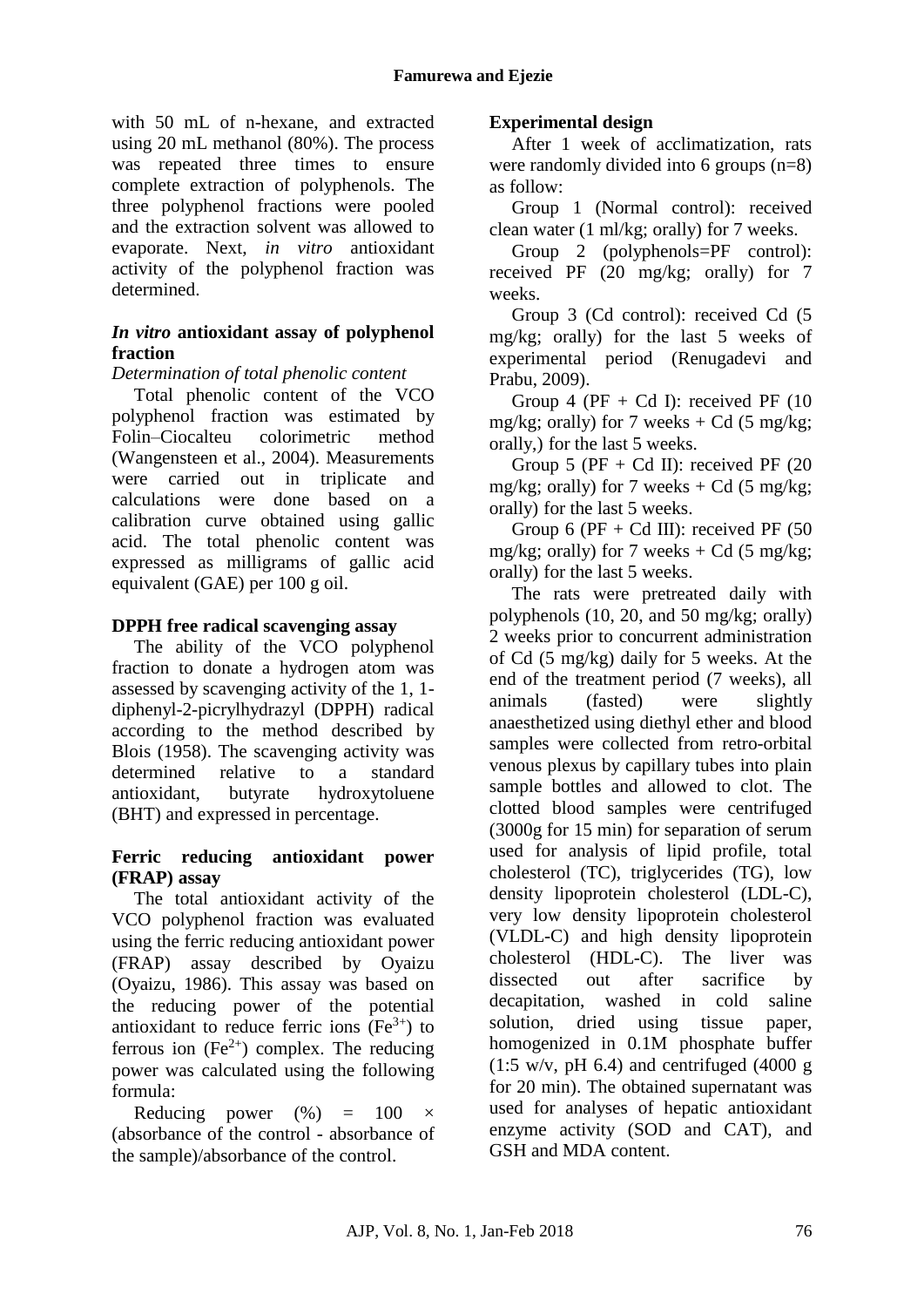#### **Biochemical analyses**

Determination of biochemical parameters was carried out using standard commercially available kits purchased from RANDOX, UK. Lipid profile parameters were analyzed in serum stored at  $4^{\circ}$ C using RANDOX kits. The hepatic activity of SOD was assayed by the method of Arthur and Boyne (1985). The activity of catalase was assayed by the method of Sinha (1972), and GSH level was determined by the method of Exner et al (2000). Lipid peroxidation was estimated by spectrophotometrically measuring the level of lipid peroxidation product, malondialdehyde (MDA) as described by Wallin et al (1993).

#### **Cardiovascular risk indices**

The coronary risk index (CRI). cardiovascular risk index (CVRI) and atherogenic index (AI) were calculated using the following formulae (Abbott et al., 1988; Alladi et al., 1989).

Atherogenic Index (AI) = LDL cholesterol/HDL cholesterol

Coronary Risk Index (CRI) = Total cholesterol/HDL cholesterol

Cardiovascular risk index  $(CVRI)$  = Triglyceride/HDL cholesterol

#### **Statistical analysis**

Results are expressed as mean ± SEM. Statistical evaluation was conducted by one-way ANOVA followed by Tukey's *post-hoc* test (using SPSS version 22.0 for windows, Inc., Chicago, IL, USA). A p<0.05 was considered significant.

# **Results**

**Effects of administration of VCO polyphenols and Cd on lipid profile parameters in treated rats**

Table 1 shows the effect of polyphenols, Cd and their coadministration on serum levels of TC, TG, VLDL-C, LDL-C and HDL-C. The administration of polyphenols (PF) control reduced levels of TC and LDL-C significantly compared to control animals. It was observed that Cd significantly induced dyslipidemia in Cd control rats as evident by marked increases  $(p<0.05)$  in serum levels of TC, TG, VLDL-C and LDL-C, as well as significant decreases in HDL-C compared to control levels (p<0.05). Interestingly, it was found that polyphenol administration prior to concurrent Cd administration significantly reversed  $(p<0.05)$  the alterations in lipid profile parameters compared to Cd control group.

Table 1. Effects of polyphenols (PF), cadmium (Cd) and their co-administration on serum TC, TG, VLDL-C, LDL-C and HDL-C levels (mg/dl).

| Group         | TС                   | TG                 | VLDL-C            | LDL-C             | $HDL-C$                    |
|---------------|----------------------|--------------------|-------------------|-------------------|----------------------------|
| Control       | $4.44 \pm 0.16$      | $1.40 + 0.05$      | $0.70 \, 0.02$    | 1.69 0.15         | $2.04 + 0.03$              |
| PF            | $4.03 + 0.05*$       | $1.42 + 0.02$      | 0.71 0.01         | $1.250.06*$       | $2.04 + 0.01$              |
| <b>Cd</b>     | $4.98 + 0.17*$       | $1.72 + 0.03*$     | $0.86$ $0.02*$    | $2.16 \ \ 0.22*$  | $1.86 \quad 0.06*$         |
| $PF + CdI$    | $4.25 + 0.09^{\#}$   | $1.54 + 0.01$ #    | $0.77 + 0.01$ #   | $1.46 + 0.10^{#}$ | $2.02 + 0.03$ <sup>#</sup> |
| $PF + CdH$    | $4.29 \pm 0.08^{\#}$ | $1.52 + 0.03^{\#}$ | $0.76 \pm 0.02$ # | $1.54 + 0.08$ #   | $2.00 + 0.04$              |
| $PF + Cd III$ | $3.98 + 0.08^{\#}$   | $1.50 + 0.01$ #    | $0.75 + 0.01$ #   | $1.16 + 0.07$ #   | $2.07 + 0.01$ #            |

Results were expressed as mean  $\pm$  SEM (n=8). A p<0.05 was considered significant. \*p<0.05: the difference is significant compared to control group in the same column.  $\#p<0.05$ : the difference is significant compared to Cd group in the same column.

**Effects of administration of VCO polyphenols and Cd on coronary and cardiovascular risk indices in treated rats**

Table 2 depicts the effect of VCO polyphenols, Cd and their co-

administration on atherogenic index (AI), coronary risk index (CRI) and cardiovascular risk index (CVRI) in treated rats. Cadmium administration to rats significantly increased AI, CRI and CVRI compared to control. VCO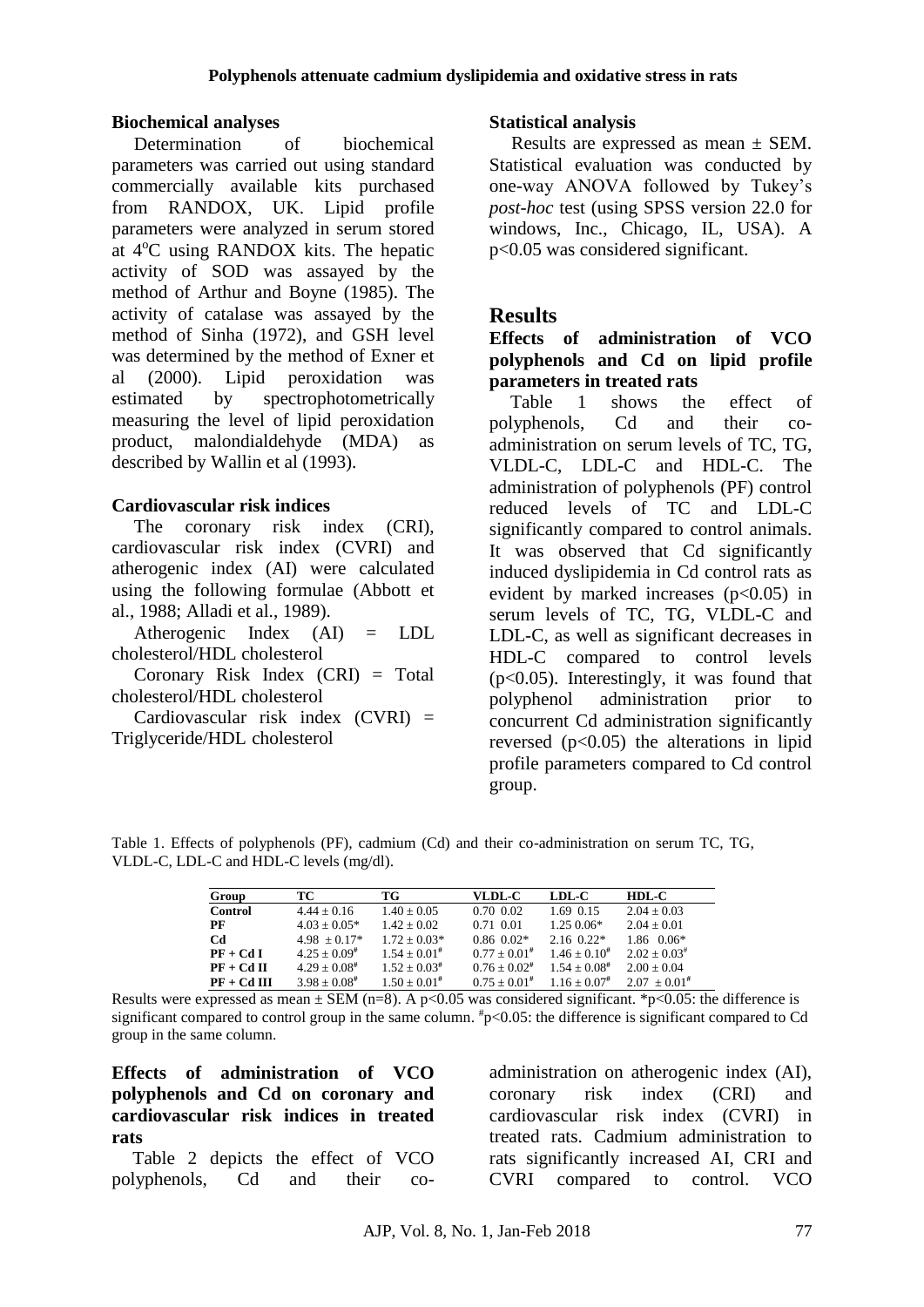polyphenols (10, 20 and 50 mg/kg) coadministration with Cd (5 mg/kg) prominently decreased AI, CRI and CVRI in comparison to Cd control group. However, VCO polyphenols only markedly reduced AI and CRI compared to control group.

Table 2. Effects of polyphenols (PF), cadmium (Cd) and their co-administration on atherogenic index (AI), coronary risk index (CRI) and cardiovascular risk index (CVRI) in treated rats.

| Group         | АT                 | CRI                | <b>CVRI</b>       |
|---------------|--------------------|--------------------|-------------------|
| Control       | $0.83 \pm 0.07$    | $2.16 \pm 0.07$    | $0.68 + 0.03$     |
| PF            | $0.61 + 0.03*$     | $1.97 + 0.02*$     | $0.69 + 0.01$     |
| Cd            | $1.19 + 0.15*$     | $2.71 + 0.15*$     | $0.93 + 0.03*$    |
| $PF + CdI$    | $0.73 + 0.06^{\#}$ | $2.11 + 0.06^{\#}$ | $0.76 \pm 0.01$ # |
| $PF + CdH$    | $0.78 + 0.05^{\#}$ | $2.16 + 0.06^{\#}$ | $0.77 + 0.02$ #   |
| $PF + Cd III$ | $0.56 + 0.04$ #    | $1.92 + 0.04$ #    | $0.73 + 0.01$ #   |

Results were expressed as mean  $\pm$  SEM (n=8). A p<0.05 was considered significant. \*p<0.05: the difference is significant compared to control group in the same column.  $\#p<0.05$ : the difference is significant compared to Cd group in the same column.

#### **Antioxidant activity of polyphenol fraction**

Table 3 shows the estimation of total phenol content, DPPH scavenging activity and ferric reducing antioxidant power of methanol-extracted polyphenol fraction.

### **Effect of administration of VCO polyphenols, and Cd as well as their coadministration on hepatic markers of oxidative stress in treated rats**

The hepatic markers of oxidative stress are depicted in Figure 1, 2, 3 and 4. It was observed that sub-chronic administration of Cd (5 mg/kg) to rats significantly decreased  $(p<0.05)$  the hepatic activities of SOD and CAT, as well as hepatic content of non-enzymatic antioxidant, GSH, compared to control group (Figures 1-3). Lipid peroxidation marker, MDA, in the hepatic tissue was significantly increased (p<0.05) in rats treated with Cd only (Figure 4). The levels of the aforementioned markers were comparable to control in rats administered with polyphenols (20 mg/kg) only. However, the administration of polyphenols (10, 20

and 50 mg/kg) prior to and along with cadmium exposure in groups  $PF + CdI$ , II and III remarkably reduced oxidative stress and lipid peroxidation markers compared to Cd group  $(p<0.01)$  and their levels were comparable to normal control rats.

Table 3. Total phenol content, DPPH scavenging activity and ferric reducing antioxidant reducing power (FRAP) of methanol-extracted polyphenol fraction.

| <b>Total phenol content</b><br>$(mg \text{ GAE}/100g)$ | <b>DPPH</b> scavenging<br>activity $(\% )$ | $\mathbf{FRAP}$ (%) |                  |  |  |  |  |  |
|--------------------------------------------------------|--------------------------------------------|---------------------|------------------|--|--|--|--|--|
| $57.11 \pm 0.05$                                       | $68.24 \pm 0.10$                           |                     | $48.96 \pm 0.29$ |  |  |  |  |  |
| Values represent mean $\pm$ SEM of triplicate          |                                            |                     |                  |  |  |  |  |  |
| analysis. DPPH: 1, 1-diphenyl-2-picrylhydrazyl.        |                                            |                     |                  |  |  |  |  |  |



Figure 1. Effect of administration of polyphenols (PF), and Cadmium (Cd), as well as their coadministration on hepatic superoxide dismutase (SOD) activity in Cd-treated rats. Results were expressed as mean  $\pm$  SEM (n=8). A p<0.05 was considered significant. \*p<0.01: significant when compared to control group;  $\frac{4}{5}$ p<0.01: significant when compared to Cd group.



Figure 2. Effect of administration of polyphenols (PF), and cadmium (Cd) as well as their coadministration on hepatic catalase (CAT) activity in Cd-treated rats. Results were expressed as mean  $\pm$ SEM  $(n=8)$ . A  $p<0.05$  was considered significant. \*p<0.01: significant when compared to control group;  $\sharp_{p}$  < 0.01: significant when compared to Cd group.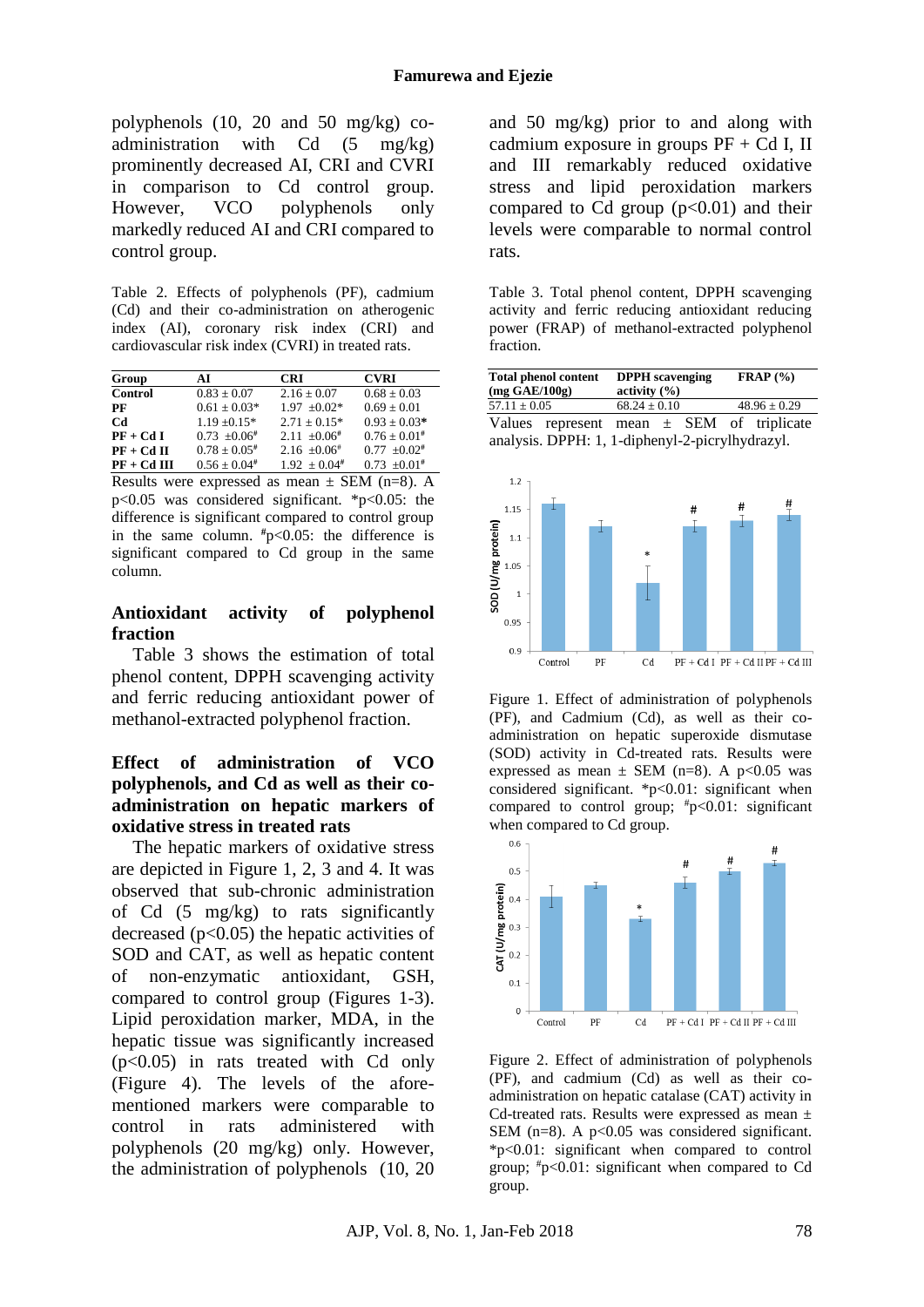

Figure 3. Effect of administration of polyphenols (PF), cadmium (Cd) as well as their coadministration on hepatic glutathione (GSH) content in Cd-treated rats. Results were expressed as mean  $\pm$  SEM (n=8). A p<0.05 was considered significant. \*p<0.01: significant when compared to control group;  $\#p<0.01$ : significant when compared to Cd group.



Figure 4. Effect of administration of polyphenols (PF), cadmium (Cd) as well as their coadministration on hepatic malondialdehyde (MDA) content in Cd-treated rats. Results were expressed as mean  $\pm$  SEM (n=8). A p<0.05 was considered significant. \*p<0.001: significant when compared to control group;  $\text{*p}$ <0.01: significant when compared to Cd group.

### **Discussion**

Cadmium is a non-essential heavy metal known to induce a broad spectrum of toxicological effects and biochemical disruptions posing serious hazards to health. Published papers indicate that Cd toxicity triggers lipid and lipoprotein abnormalities which play undeniable roles in the pathogenesis of CVD and diabetes complications (Samarghandian et al., 2015). The consequent morbidity and mortality from these diseases have a substantial socioeconomic impact and reduce the quality of life. The search for dietary-based strategies to prevent dyslipidemia besides pharmacological approaches such as statin therapy is still an area of ongoing research.

In the present study, sub-chronic Cd administration induced lipid abnormalities as evident by considerable increases in serum levels of TC, TG, LDL-C, and VLDL-C associated with a significant decrease in HDL-C (Table 1). The findings show that Cd exposure indeed alters metabolism of lipids corroborating the reports of earlier studies indicating that Cd triggers dyslipidemia that may results in atherosclerosis (Prabu et al., 2010; Tangvarasittichai et al., 2015; Samarghandian et al., 2015). Although the kidney and liver are the primary targets of Cd toxicity, the liver is the major site of lipid and lipoprotein metabolism and hepatotoxic effect of Cd on liver is well reported (Vincent-Sánchez et al., 2008; Renugadevi and Prabu, 2010). It is accepted that heavy metals affect 3 hydroxy-3-methylglutaryl CoA reductase (HMG-CoA reductase) activity which alters cholesterol synthesis and lipid metabolism (Senthilkumar et al., 2012; Zhou et al., 2016). However, the underlying pathogenic mechanism of dyslipidemia induced by Cd exposure remains to be fully understood (Zhou et al., 2016). Nevertheless, the findings of experimental studies show that Cd in particular, directly inhibits numerous enzymes related to lipid metabolism (Ramirez and Gimenez, 2002; Larregle et al., 2008; Zhou et al., 2016). Research reports found that Cd administration increases the activity of HMG-CoA reductase in the plasma and liver tissue (Prabu et al., 2010; Bashir et al., 2014). HMG-CoA reductase is a rate-limiting enzyme in cholesterol biosynthesis. An increase in the activity of HMG-CoA reductase increases the biosynthesis of cholesterol generally in hepatic cells and this may significantly contribute to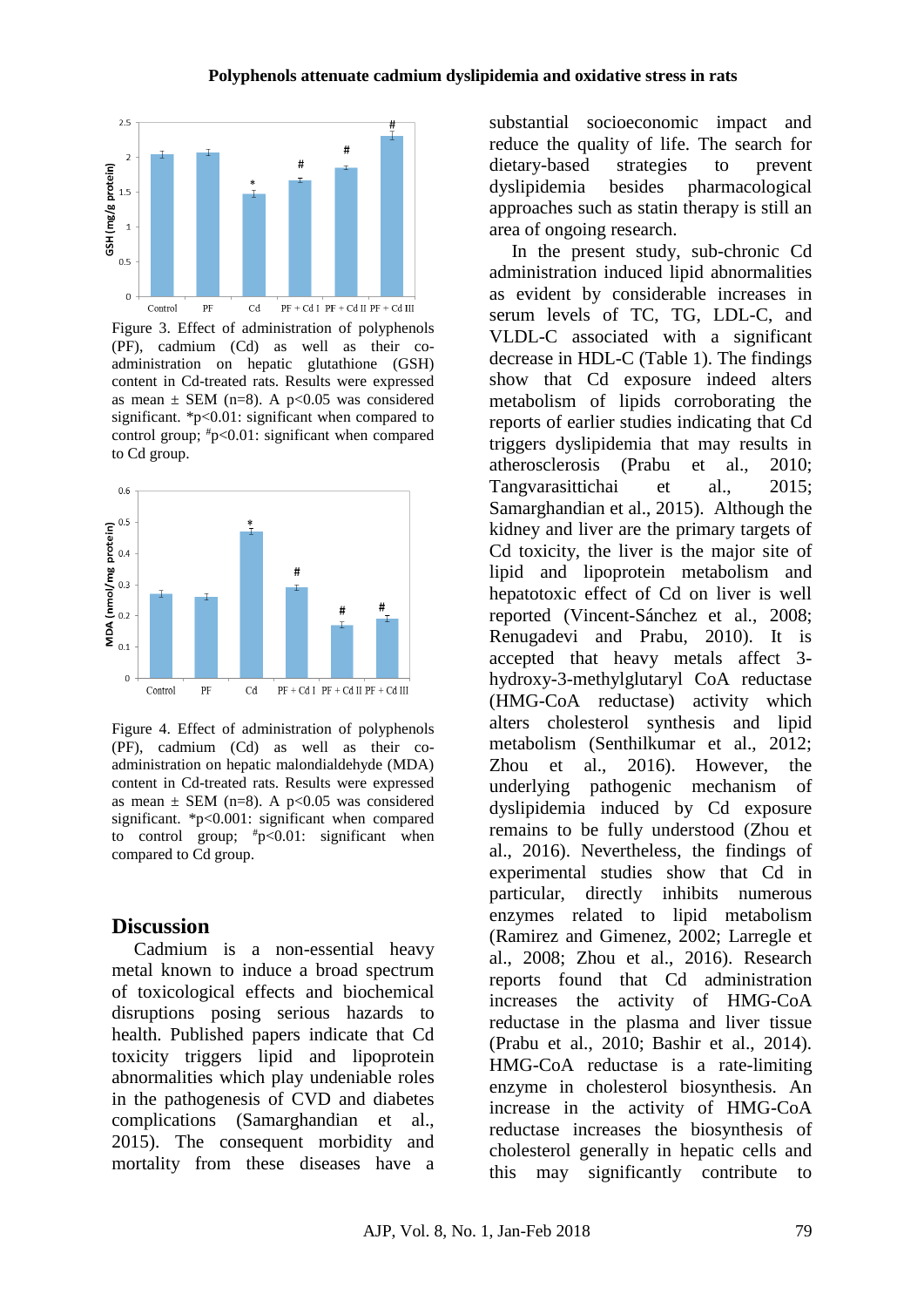alterations in lipid compounds levels in tissues and circulation (Larregle et al., 2008; Prabu et al., 2010; Rogalska et al., 2009). Furthermore, Cd has been linked to excess free fatty acid (FFA) in circulation which promotes conversion of FFA into phospholipids and cholesterol in the liver Senthilkumar et al., 2012; Belyaeva and Korotkov, 20030). The formation of phospholipids and cholesterol with excess TG in the liver is released into the circulation (Mayes and Botham, 2003) The results of the current study are in consonance with previous reports on cadmium potential in causing lipid and lipoprotein abnormalities (Tangvarasittichai et al., 2015; Samarghandian et al., 2015; Ramirez and Gimenez, 2002; Bashir et al., 2014; Zhou et al., 2016). The VCO polyphenols administration along with Cd reversed the lipid abnormalities induced by Cd (Table 1). Consistent with our results, previous research indicated that a number of polyphenols from natural products have beneficial effects against dyslipidemia (Prabu et al., 2013; Danavi et al., 2015)

However, aside from Cd effect on enzymes involved in lipid metabolism, oxidative stress appears to be the second category in the landscape of Cd-associated dyslipidemia. As pointed out by Olisekodiaka et al (2012), lipid peroxidation induced by Cd may play a role in the pathogenesis of lipid abnormalities. The authors found that Cdinduced dyslipidemia was considerably associated with reduced total antioxidant status, suggesting oxidative stress role. Serum levels of lipid peroxidation marker, MDA, found to be markedly raised along with reduced level of GSH in a rat model of Cd-induced dyslipidemia (Samarghandian et al., 2015). Furthermore, in the current study, hepatic activity of oxidative stress markers, SOD and CAT, as well as GSH content were prominently reduced in Cd-treated rats (Figures 1, 2 and 3). In agreement with the previous work (Olisekodiaka et al., 2012;

Samarghandian et al., 2015), we found that hepatic lipid peroxidation was significantly high as evident by MDA levels (Figure 4). Considering the oxidative mechanism by which Cd induces oxidative stress, it is conceivable to suggest that oxidative stress may contribute to dyslipidemia development. Cd is well reported to induce oxidative stress by producing hydroxyl radicals, superoxide anions, hydrogen peroxide and nitric oxide via indirect mechanisms of depleting GSH level, and reducing SOD, CAT and other antioxidant enzyme activities (Vincent-Sánchez et al., 2008). In fact, a study has suggested that enhanced activity of HMG-CoA reductase is associated with increased lipid peroxidation in Cd-treated rats (Bashir et al., 2014). Depletion of GSH precedes lipid peroxidation and atherogenesis *in vivo* (Covas et al., 2006). SOD and CAT are important antioxidant enzymes that mitigate oxidative stress *via* ROS elimination. SOD is involved in the dismutation of superoxide radical to hydrogen peroxide  $(H_2O_2)$ , while CAT decomposes  $H_2O_2$  to water and molecular oxygen (Fakurazi et al., 2012). The Cd toxicity in decreasing the hepatic GSH and antioxidant enzymes (SOD and CAT), observed in our study, has been already reported (Vincent-Sánchez et al., 2008). Evidently, the enhanced lipid peroxidation in Cd-treated rats is associated with depressed activity of antioxidant enzymes. Our observations therefore suggest that Cd intoxication may compromise hepatic antioxidant defense system to favor oxidative stress development linked to lipid abnormalities. Administration of VCO polyphenols before and along with Cd notably increased GSH content and activities of SOD and CAT while decreased MDA level in the liver of rats comparable to the normal rats. The observed improvement may be due to the potent antioxidant and membranestabilizing properties of VCO polyphenols. Dietary phenolic compounds are natural antioxidants reputed as potent free-radical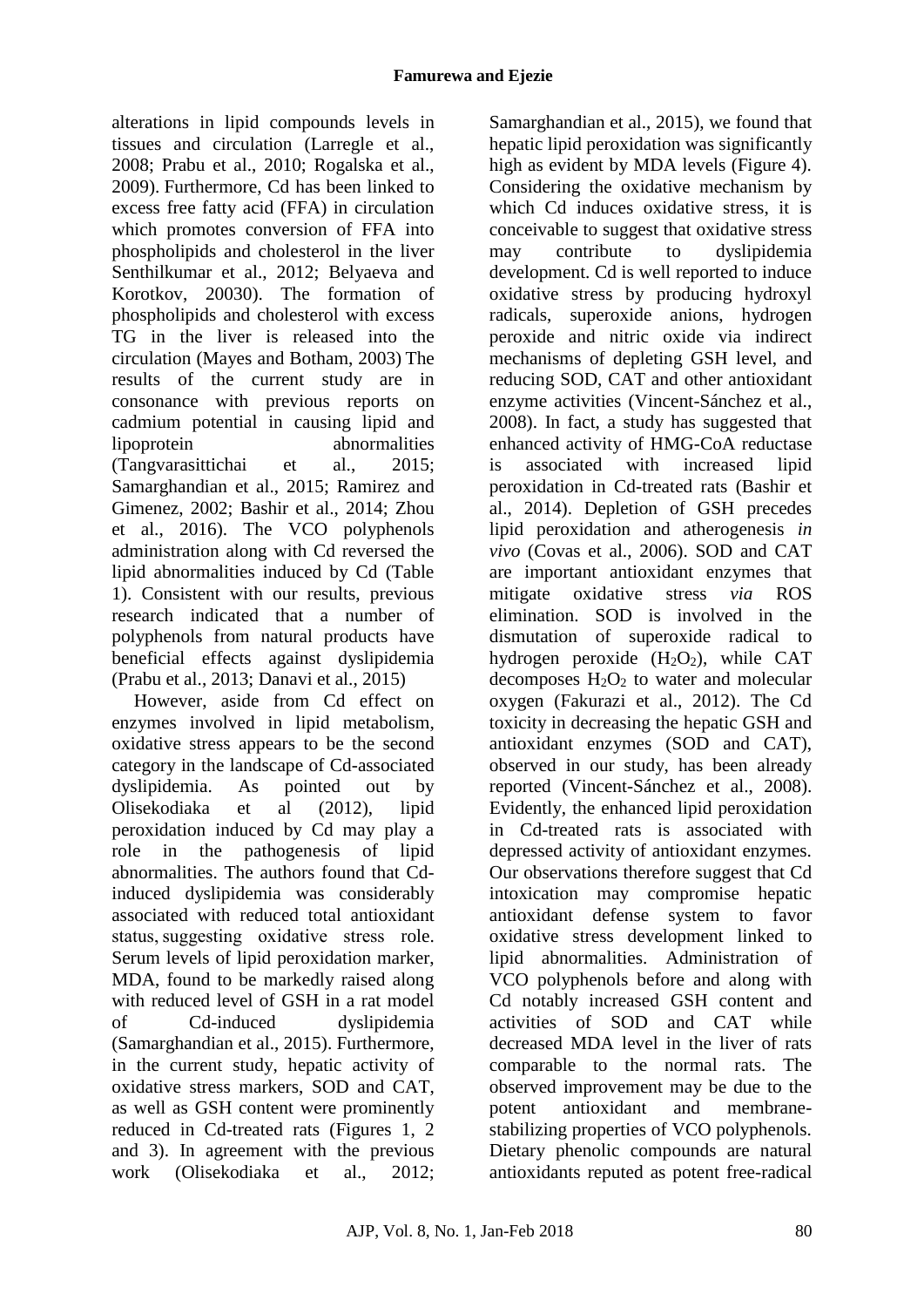scavengers in biological systems and improve cellular antioxidant defense systems (Vincent-Sánchez et al., 2008). Our findings herein corroborate the recent experimental studies showing antioxidant potency of VCO polyphenolics as demonstrated by improvement in lipid peroxidation and antioxidant enzyme activity in an experimental model of arthritis and colon epithelial cell line (Vysakh et al., 2014; Illam et al., 2017).

Moreover, evidence shows that lipid ratios are important in predicting cardiovascular risk (Gasevic et al., 2014). Evaluation of lipid ratios is currently being considered to optimize the predictive capacity of the lipid profile in risk of CVD (Millán et al., 2009; Gasevic et al., 2014). Studies have shown that LDL-C/HDL-C (AI) and TC/HDL-C (CRI) ratios are the strongest determinants of CVD risk (Grundy et al., 1989). In the present study, oral administration of VCO in concomitant exposure to Cd showed significant reductions in the atherogenic index (AI), coronary risk index (CRI) and cardiovascular risk index (CVRI) compared to Cd-treated group (Table 2). CRI is a more powerful coronary risk predictor than independently used total cholesterol, LDL cholesterol and HDL cholesterol of coronary heart disease risk, and designated TC/HDL cholesterol (Ingelsson et al., 2007). According to Vega et al (2014), CVRI has been associated with cardiac disease mortality. Based on these findings, polyphenols from VCO are potentially beneficial supplements for improving lipid and cholesterol profile and cardiovascular risk. Perceptibly, it may be difficult or even impossible to eliminate Cd from the environment because of the continued worldwide anthropogenic mobilization and increased Cd production and consumption in industries (Zhou et al., 2017). Statin therapy is the cornerstone of dyslipidemia management; patients often discontinue these medications abruptly because of their side-effects (Danavi et al., 2015). But the desirable health promoting

properties of polyphenols have low or no side effects on biological processes. Exposure to environmental toxicants such as Cd, a source of oxidative stress and lipid abnormalities, may be managed by using dietary antioxidant phenolic compounds.

Conclusively, this is the first study to assess beneficial health effect of polyphenols extracted from VCO in Cdinduced dyslipidemia. This study confirmed previous findings that Cd can adversely affect lipid and lipoprotein profile. It has provided evidence that dyslipidemia induced by Cd exposure may be attenuated by antioxidant property of VCO polyphenols in rats.

# **Conflict of interest**

The authors declare no conflict of interest

# **References**

- Abbott RD, Wilson PW, Kannel WB and Castelli WP. 1988. High density lipoprotein cholesterol, total cholesterol screening and myocardial infarction. The Framingham Study. Arteriosclerosis, 8: 207–211
- Alladi S, Khada A, Shanmugan M. 1989. Induction of hypercholesterolemia by simple soil protein with acetate generating amino acid. Nutr Rep Int, 40: 893–894.
- Arthur JR and Boyne R. 1985. Superoxide dismutase and glutathione peroxidase activities in neutrophils from selenium deficient and copper deficient cattle. Life Sci, 36: 1569-1575
- Bashir N, Manoharan V and Prabu SM. 2014. Ameliorative effects of grape seed proanthocyanidins on cadmium-induced metabolic alterations in rats. Int J Biol Res, 2: 28-34.
- Belyaeva EA and Korotkov SM. 2003. Mechanism of primary  $Cd^{2+}$ -induced rat liver mitochondria dysfunction: discrete modes of  $Cd^{2+}$  action on calcium and thioldependent domains. Toxicol Appl Pharmacol, 192: 56–68.
- Blois MS. 1958. Antioxidant determinations by the use of a stable free radical. Nature, 26: 1199-1200.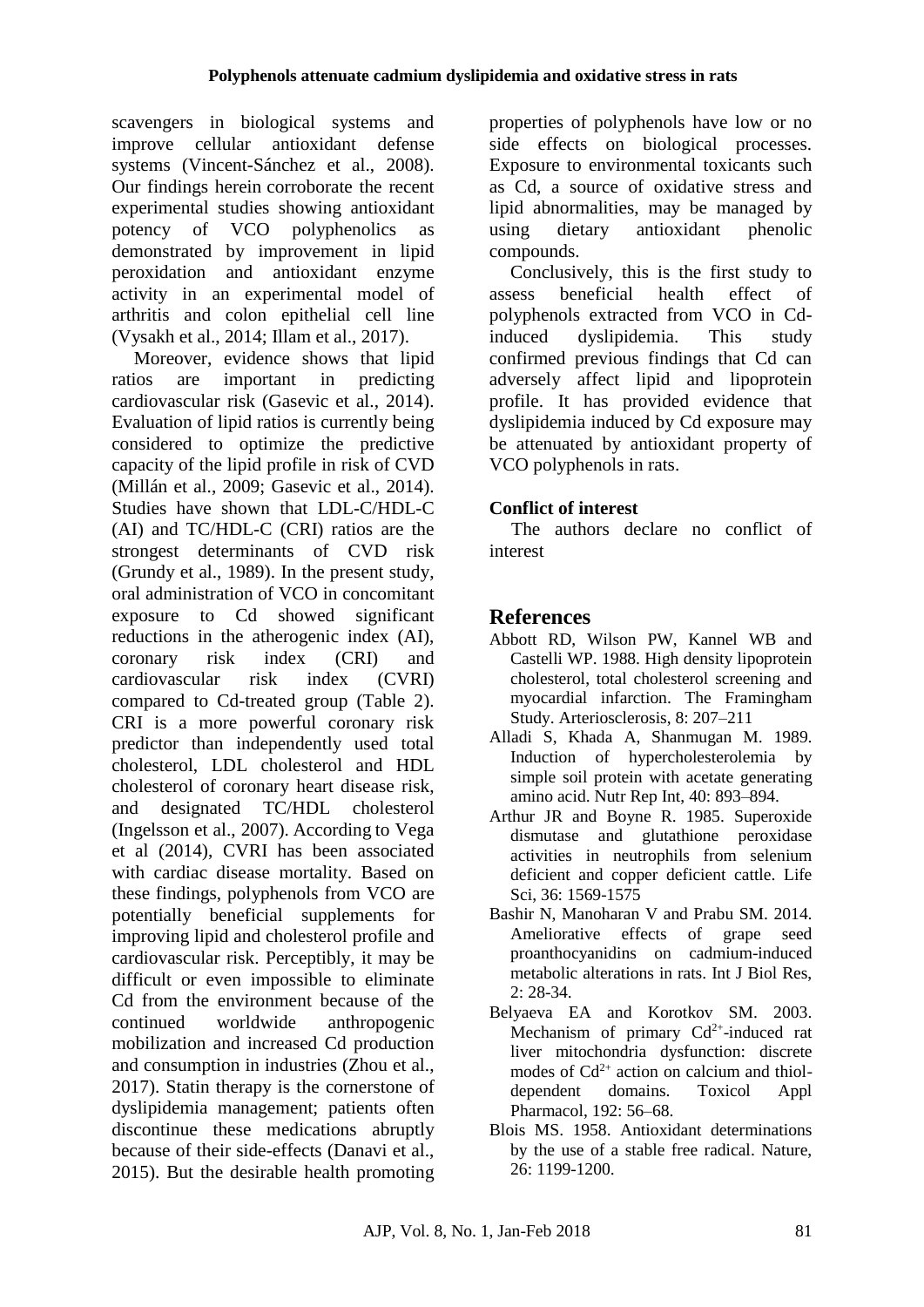- Byrne C, Divekar SD, Storchan GB, Parodi DA, Martin MB. 2009. Cadmium - A metallohormone? Toxicol Appl Pharmacol, 238: 266–271
- Covas M, Nyyssönen K, Poulsen H, Kaikkonen J, Zunft HF, Kiesewetter H, Gaddi A, de la Mursu, TR, Bäumler H, Nascetti S, Salonen JT, Fitó M, Virtanen J, Marrugat J. 2006. The effect of polyphenols in olive oil on heart disease risk factors- A randomized trial. Ann Intern Med, 145: 333-341
- Danavi JV, Memon SB and Phan BA. 2015. Statin alternatives: A review of over-thecounter lipid-lowering supplements. Altern Complement Ther, 21: 198-209.
- Edwards JR and Prozialeck WC. 2009. Cadmium, diabetes and chronic kidney disease. Toxicol Appl Pharmacol, 238: 289–293.
- Exner R, Wessner B, Manhart N and Roth E. 2000. Therapeutic potential of glutathione. Wien Klin. Wochenschr, 112: 610-616.
- Fakurazi S, Sharifudin SA, Arulselvan P. 2012. Moringa oleifera hydroethanolic extract effectively alleviates acetaminophen-induced hepatotoxicity in experimental rats through their antioxidant nature. Molecules, 17: 8334-8350.
- Famurewa AC, Ufebe OG, Egedigwe CA, Nwankwo OE and Obaje GS. 2017. Virgin coconut oil supplementation attenuates acute chemotherapy hepatotoxicity induced by anticancer drug methotrexate via inhibition of oxidative stress in rats. Biomed Pharmacother, 87: 437-442.
- Gasevic D, Frohlich J, Mancini GB, Lear SA. 2014. Clinical usefulness of lipid ratios to identify men and women with metabolic syndrome: A cross-sectional study. Lipids Health Dis, 13: 159.
- Grundy SM, Goodman DW, Rifkind BM, Cleeman JI. 1989. The place of high density lipoprotein in cholesterol management: A prospective from the National Cholesterol Education Program. Arch Intern Med, 149(3): 505-10.
- Illam SP, Narayanankutty A, and Raghavamenon AC. 2017. Polyphenols of virgin coconut oil prevent pro-oxidant mediated cell death. Toxicol Mech Meth, doi: 10.1080/ 15376516 .2017.1320458.
- Ingelsson E, Schaefer E, Contois JH, McNamara JR, Sullivan L, Keyes MJ, et al. 2007. Clinical utility of different lipid

measures for prediction of coronary heart disease in men and women. JAMA, 298: 776–785.

- Larregle EV, Varas SM, Oliveros LB, Martinez LD and Antón R. 2008. Lipid metabolism in liver of rat exposed to cadmium. Food Chem Toxicol, 46: 1786- 1792.
- Marina AM, Che Man YB, Amin I. 2009. Virgin coconut oil: emerging functional food oil. Trends Food Sci Technol, 20:481-487.
- Mayes PA and Botham KM. 2003. Lipid transport and storage. In: Murray RK, Granner DK, Mayes PA, Rodwell VW (eds). Harper's illustrated biochemistry. 26th ed. USA: McGraw-Hill Companies Inc; p 205–218.
- Millán J, Pintó X, Muñoz A, Zúñiga M, Rubiés-Prat J, Pallardo LF, Masana L, Mangas A, Hernández-Mijares A, González-Santos P, Ascaso JF, Pedro-Botet J. 2009.<br>Lipoprotein ratios: Physiological ratios: Physiological significance and clinical usefulness in cardiovascular prevention. Vasc Health Risk Manag, 5: 757–765.
- Morales AI. 2008. Effect of the flavonoid quercetin on cadmium-induced hepatotoxicity. Food Chem Toxicol, 46; 2279–2287
- National Research Council, Guide for the Care and the Use of Laboratory Animals, 20, National Institute of Health, Bethesda (1985) pp. 85–123.
- Nevin KG and Rajamohan T. 2004. Beneficial effects of virgin coconut oil on lipid parameters and in vitro LDL oxidation. Clin Biochem, 37: 830–835.
- Olisekodiaka MJ, Igbeneghu CA, Onuegbu AJ, Oduru R, Lawal AO. 2012. Lipid, lipoproteins, total antioxidant status and organ changes in rats administered high doses of cadmium chloride. Med Princ Pract, 21: 156–159.
- Oyaizu M. 1986. Studies on products of browning reaction: antioxidative activities of products of browning reaction prepared from glucosamine. Jpn J Nutr,  $44: 307-315$
- Prabu SM, Muthumani M and Shagirtha K. 2013. Quercetin potentially attenuates cadmium induced oxidative stress mediated cardiotoxicity and dyslipidemia in rats. Eur Rev Med Pharma Sci, 17: 582-595.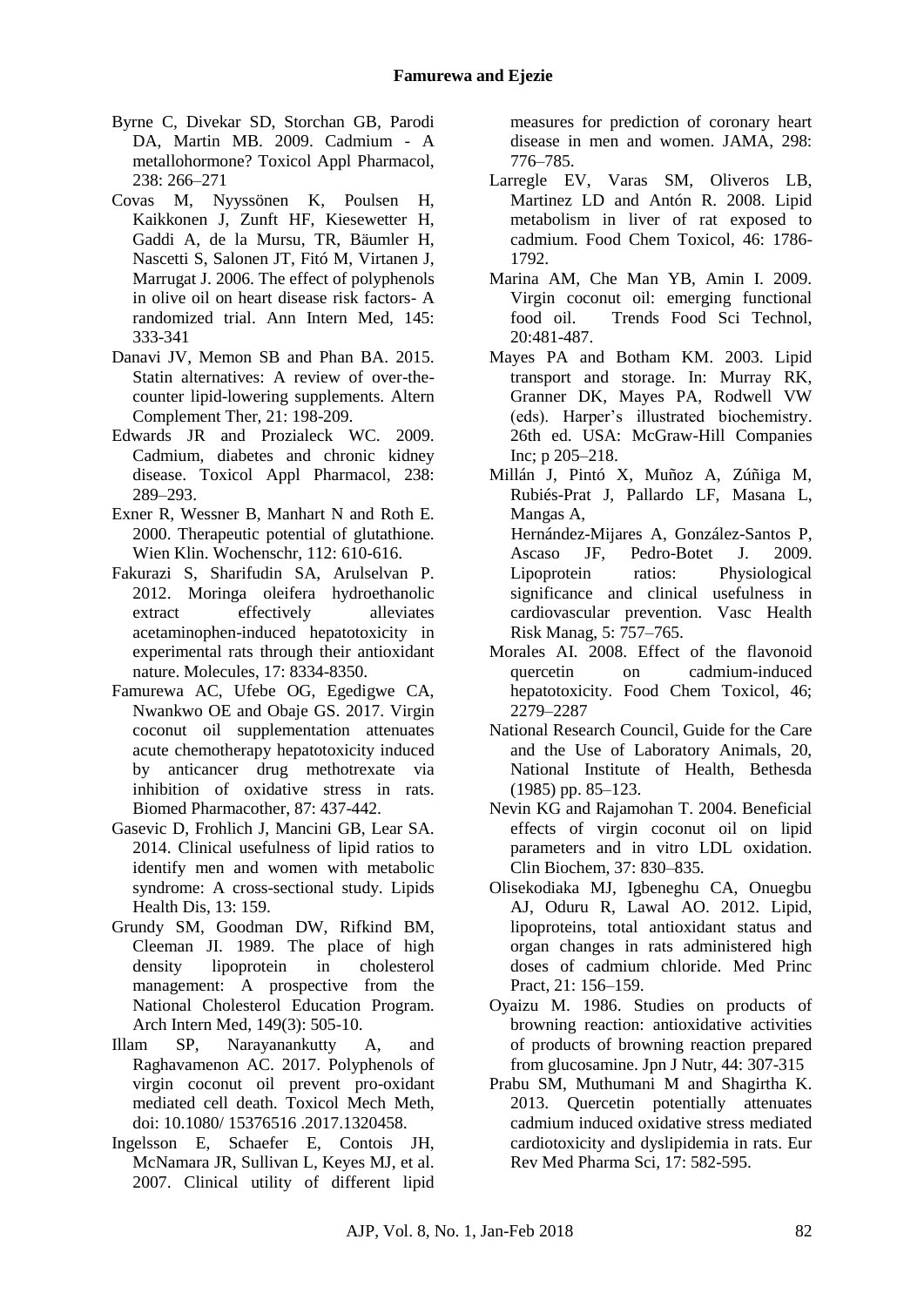- Prabu SM, Shagirtha K and Renugadevi J. 2010. Amelioration of cadmium-induced oxidative stress, impairment in lipids and plasma lipoproteins by the combined treatment with quercetin and  $\alpha$ - tocopherol in rats. J Food Sci, 75: T132–T140
- Prozialeck WC and Edwards JR. 2012. Mechanisms of cadmium-induced proximal tubule injury: new insights with implications for biomonitoring and therapeutic interventions. J Pharmacol Exp Ther, 343: 2-12.
- Rahim NS, Lim SM, Mani V, Abdul-Majeed A and Ramasamy K. 2017. Enhanced memory in Wistar rats by virgin coconut oil is associated with increased antioxidative, cholinergic activities and reduced oxidative stress. Pharm Biol, 55: 825–832.
- Ramirez DC and Gimenez MS. 2002. Lipid modification in mouse peritoneal macrophages after chronic cadmium exposure. Toxicology, 172: 1-12.
- Renugadevi J and Prabu SM. 2010. Cadmiuminduced hepatotoxicity in rats and the protective effect of naringenin. Exp Toxicol Pathol, 62: 171–181
- Renugadevi J, and Prabu SM. 2009. Naringenin protects against cadmiuminduced oxidative renal dysfunction in rats. Toxicology, 256: 128–134
- Rogalska J, Brzóska MM, Roszczenko A and Moniuszko-Jakoniuk J. 2009. Enhanced zinc consumption prevents cadmiuminduced alterations in lipid metabolism in male rats. Chem Biol Interact, 177: 142– 152.
- Samarghandian S, Azimi-Nezhad M, Samini F. 2014. Ameliorative effect of saffron aqueous extract on hyperglycemia, hyperlipidemia, and oxidative stress on diabetic encephalopathy in streptozotocininduced experimental diabetes mellitus. Biomed Res Int, 9: 208–257.
- Samarghandian S, Azimi-Nezhad M, Shabestari MM, Azad FJ, Farkhondeh T, Bafandeh F. 2015. Effect of chronic exposure to cadmium on serum lipid, lipoprotein and oxidative stress indices in male rats. Interdiscip Toxicol, 8: 151–154.
- Senthilkumar T, Sangeetha N and Ashokkumar N. 2012. Antihyperglycemic, antihyperlipidemic, and renoprotective effects of Chlorella pyrenoidosa in diabetic rats exposed to cadmium. Toxicol Mech Meth, 22: 617–624
- Sinha AK. 1972. Colorimetric assay of catalase. Anal Biochem, 47: 389-394
- Siu ER, Mruk DD, Porto CS, and Cheng CY. 2009. Cadmium-induced testicular injury. Toxicol Appl Pharmacol, 238: 240–249.
- Tangvarasittichai S, Niyomtam S, Pingmuangkaew P, Nunthawarasilp P. 2015. Dyslipidemia in the elevated cadmium exposure population. Int J Toxicol Pharm Res, 7: 92-98.
- Tangvarasittichai S, Poonsub P and Tangvarasittichai O. 2010. Association of serum lipoprotein ratios with insulin resistance in type 2 diabetes mellitus. Indian J Med Res, 13: 641-648.
- Vega GL, Barlow CE, Grundy SM, Leonard D and DeFina LF. 2014. Triglyceride-to highdensity- lipoprotein-cholesterol ratio is an index of heart disease mortality and of incidence of type 2 diabetes mellitus in men. J Investig Med, 62: 345–349
- Vicente-Sánchez C, Egido J, Sanchez-Gonzalez PD, Perez-Barriocanal F, Lopez-Novoa JM, Morales AI. 2008. Effect of the flavonoid quercetin on cadmium-induced hepatotoxicity. Food Chem Toxicol, 46: 2279–2287.
- Vidal AC, Semenova V, Darrah T, Vengosh A, Huang Z, King K, Nye MD, Fry R, Skaar D, Maguire R, Murtha A, Schildkraut J, Murphy S, Hoyo C. 2015. Maternal cadmium, iron and zinc levels, DNA methylation and birth weight. BMC Pharmacol Toxicol, 16: 20-28.
- Vysakh A, Ratheesh M, Rajmohanan TP, Pramod C, Premlal S, Girishkumar B, Sibi PI. 2014. Polyphenolics isolated from virgin coconut oil inhibits adjuvant induced arthritis in rats through antioxidant and anti-inflammatory action. Int Immunopharmacol, 20: 124-130.
- Wallin B, Rosengren B, Shetzer HG and Cameja G. 1993. Lipid oxidation and measurement of thiobarbituric acid reacting substances (TBARS) formation in a single microtitre plate: its use for evaluation of antioxidants. Anal Biochem, 208: 10-15.
- Wangensteen H, Samuelsen AB and Malterud KE. 2004. Antioxidant activity in extracts from coriander. Food Chem, 88(2), 293– 297
- Zhao M-J, Wang S-S, Jiang Y, Wang Y, Shen H, Xu P, et al, 2017. Hypolipidemic effect of XH601 on hamsters of hyperlipidemia